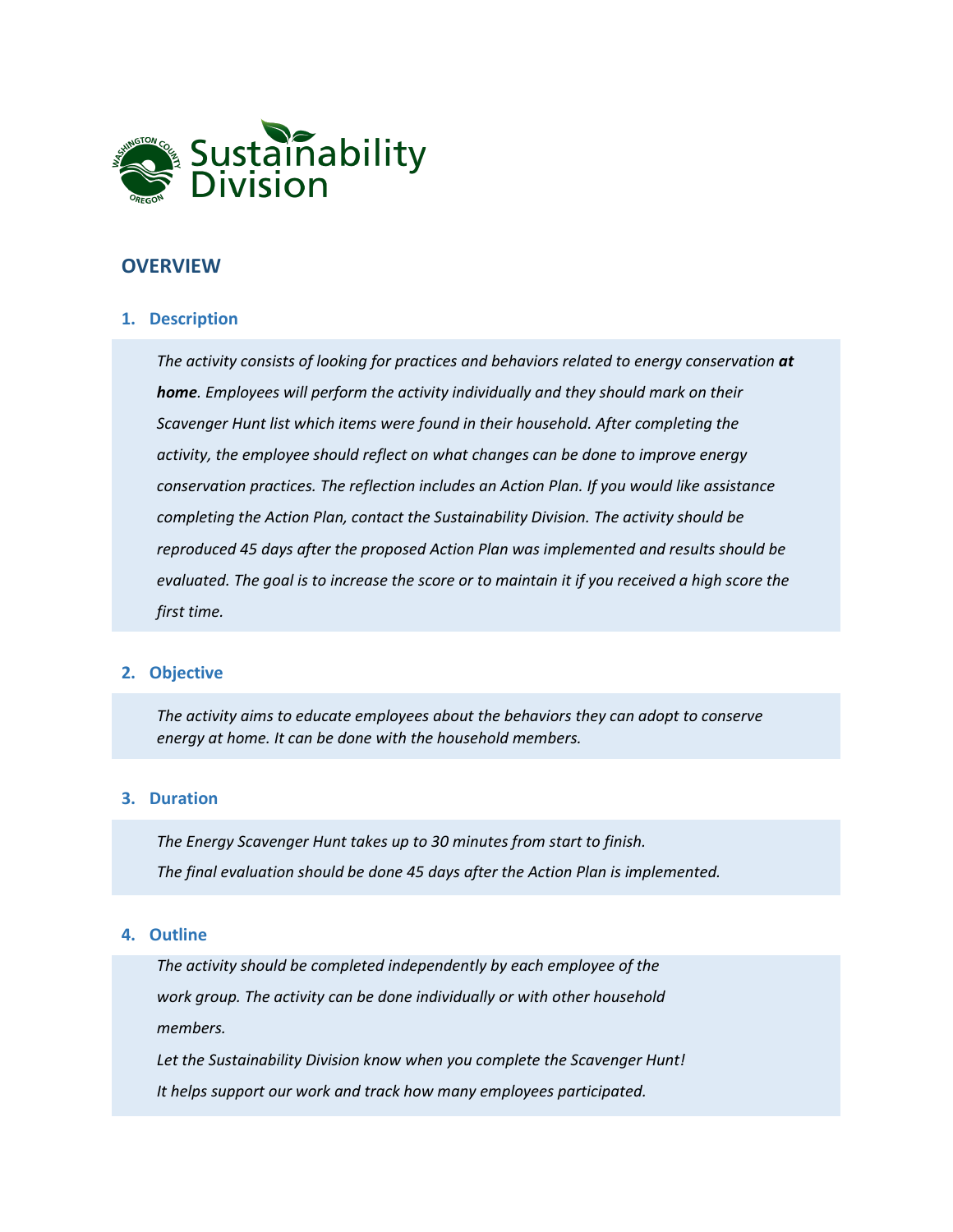# **HOW IT WORKS**

#### • **Step #1: Schedule time for the activity**

Set up a time when you can spend up to 30 minutes completing the activity. You can invite your housemates and family members to participate and make it a fun way to learn together.

#### • **Step #2: Scavenger Hunt**

The activity is not limited to your workspace, **but it is included** in the scavenger hunt if you work remotely.

#### • **Step #3: Take Action**

Once you finish the activity, develop an Action Plan that can be implemented to help save energy at home.

#### • **Step #4: Communicate**

Click the [link](https://www.washingtoncounty-or.com/jfe/form/SV_d520L2ijkNIFyrs) to let us know when you complete the Scavenger Hunt! It helps us track how many people participated. Reach out to the **[Sustainability Division](mailto:Sustainability@co.washington.or.us)** if you have questions about this activity.

#### • **Step 5: Re-evaluate**

Revisit this activity within 45 days to build your score further, or to ensure you maintain your high score.

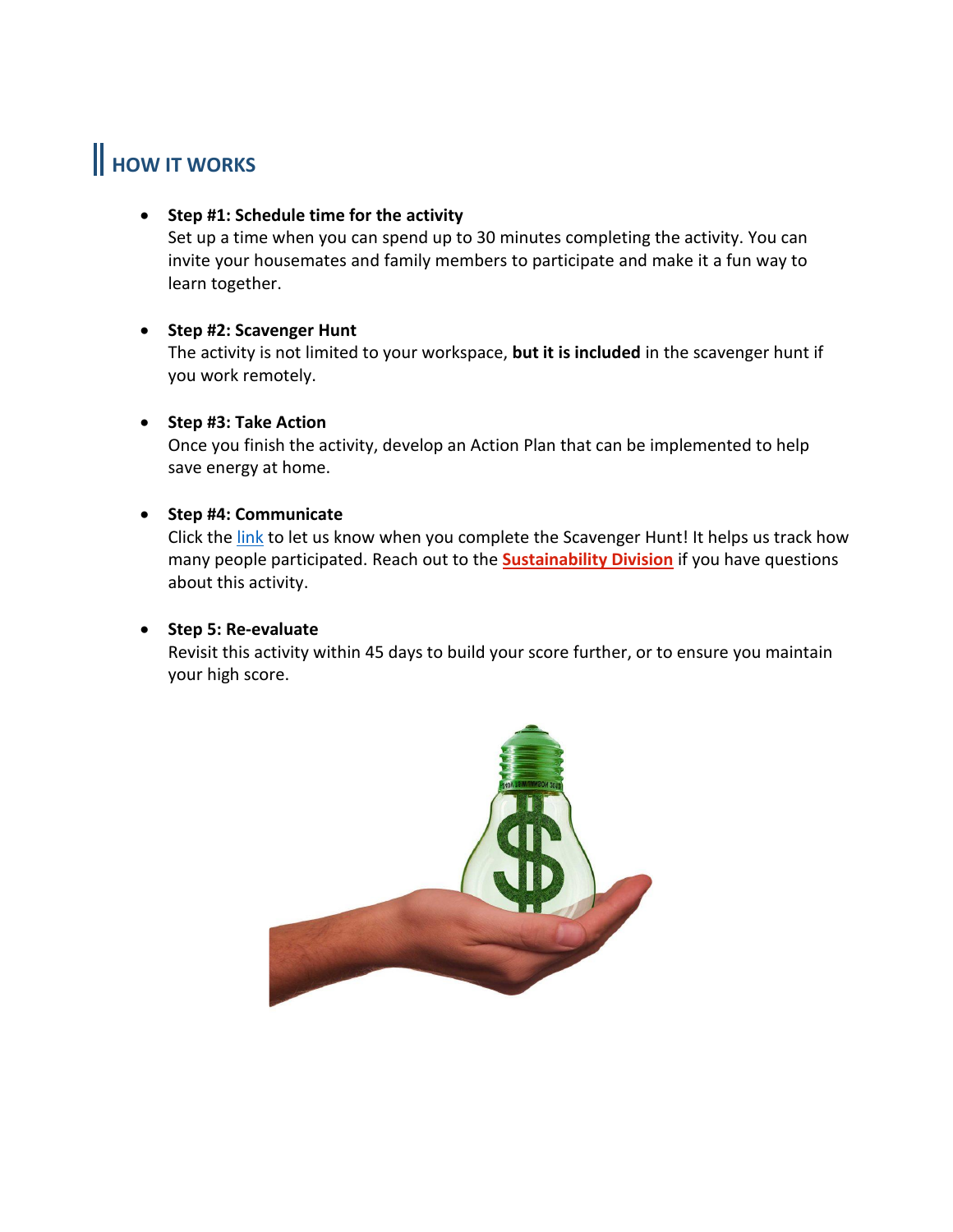# **SCAVENGER HUNT**

Every day, we are faced with decisions we may not realize are related to energy use. Small changes in behavior and quick repairs or upgrades can help create a more suitable space and lead to energy conservation and monetary savings. Let's discover some daily choices at home which contribute to conserving energy.

*Look for each of the items listed below and enter 1 point next to each item you find at home or a behavior you have already adopted. Add one extra point if further specified***.**

# **Part 1 –**

# **1. Deskside electronics in your workspace are plugged into a** [power strip.](https://www.nrel.gov/docs/fy14osti/60461.pdf)

*Or have appliances in the living room such as TV, DVD player, game system that are plugged into a power strip*.

Energy Patrol Tip: Many consumer electronics continue to draw power even when they are switched off, which could add an extra 10% to your monthly utility bill. Cut down on phantom load: at the end of each day, shut down laptops, monitors, printers and desk lamps, then switch off the power strip to turn off your devices. A power strip that is visible and easy to reach is most effective.

# **2. Fall/Winter**: **Adjust blinds to let the sunlight enter in the rooms**.

Energy Patrol Tip: Open blinds to allow the sun to heat your home and keep the environment light, especially those that receive direct sunlight.

# or

# **Spring/Summer: Adjust blinds to block direct sunlight.**

Energy Patrol Tip: They help keep your home cool by reducing the direct sunlight coming inside. Note: You may also want to try switching the blinds that are opened and closed throughout the day to maximize light and heat from the sun as needed.

# **3. Computer/ monitor(s) turned off when not in use.**

Energy Patrol Tip: [Sleep mode](https://www.energy.gov/energysaver/appliances-and-electronics/energy-efficient-computers-home-office-equipment-and) is an energy-saving state that allows activity to resume when fully powered. This uses much less power than when on and active. If not yet enabled, set power management options to automatically put your computer to sleep/standby mode after 15 minutes, or less, of inactivity. *And screen savers?* They're not necessary to protect modern monitors, and it's much more efficient to simply set your monitor to switch off when it's not in use. Turn off computers/monitor(s) when you're done for the day and remember to always save your work before turning off the computer. After shutting down the computer/monitor(s), switch off the power strip to save energy.

# **4. Appliances that are not in use are unplugged.**

Energy Patrol Tip: Unplugging appliances that are not being used helps reduce the standby power load. Some products such as the digital alarm clock and refrigerator you may want to keep plugged in, right? But there are many appliances you may not need to have plugged in when they are not in use, such as your coffee maker, kettle, or toaster oven.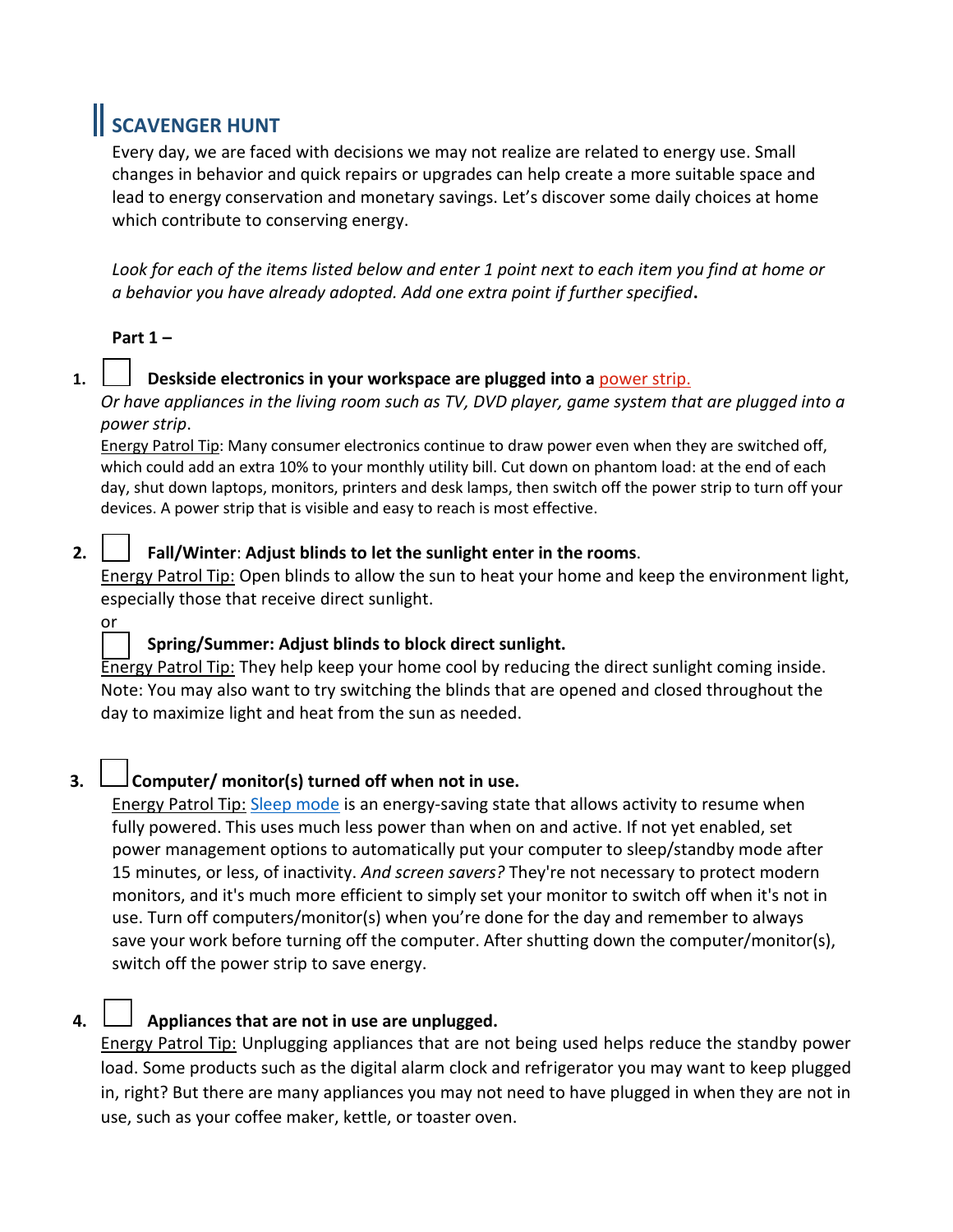# **5. Energy efficient certified products.**

*Find at least one. Bonus: add an extra point if you have more than three certified products.* Energy Patrol Tip: Look for equipment with the Energy Star label. Energy Star is a government rating system that sets standards for efficient electronic devices and appliances. They use less energy to perform regular tasks, and when not in use, automatically enter a low-power mode.

# **6. Lights are turned off in unoccupied rooms.**

**Energy Patrol Tip:** An average household dedicates about 5% of its energy budget to lighting. If you're not using the space, remember to turn off the lights to reduce energy usage and save money.

# **7. Dishwasher and washing machine are usually run fully loaded.**

Energy Patrol Tip: Use the water and energy saving settings if your dishwasher has this capability to conserve more energy. If possible, let dishes air dry to save more energy.

# **8. Doors and windows: Are closed well and allow for no drafts.**

Energy Patrol Tip: Look between the wall and the [window frame o](https://www.pellabranch.com/blog/global-blogs/a-guide-to-the-parts-of-a-window/)r door frame to check if there are drafty doors/windows that don't close well. Gaps let cold air in or out, causing your heating bill to increase in the winter and your electric bill to increase in the summer.

# **9. Wash clothes in cold water when possible.**

Energy Patrol Tip: Heating water takes a lot of energy, accounting for about 14% of the average home electric bill. Modern detergents are designed to clean effectively with cold water. Note: If you use a laundromat and wash your clothes in cold water, you still earn one point.

# **10. Windows are kept closed when the heating or cooling system isrunning.**

# **11. Keep lids on pots and pans when cooking meals.**

Energy Patrol Tip: When appropriate, keep the lids on your pans while cooking to allow you to set a lower temperature on your stove while cooking. It will help decrease the energy use of your stove by up to 66%.

# **12. Hot water heater is set at or below 120 degrees Fahrenheit.**

Energy Patrol Tip: Hot water heaters are the third leading cause of energy consumption at home. The most energy efficient temperature is [120 degrees or](https://www.energystar.gov/campaign/waysToSave#!card47-GW84) [lower.](https://www.energystar.gov/campaign/waysToSave#!card47-GW84) For every 10 degrees lower you set your heater, you'll save between \$10-30 a year. Click the [link](https://www.youtube.com/watch?v=nnMchf1Tgzc) to learn how to change the temperature of your hot water heater.

Note: If you are a renter and don't have access to the hot water heater, you might talk to your landlord about incorporating sustainable practices to conserve energy.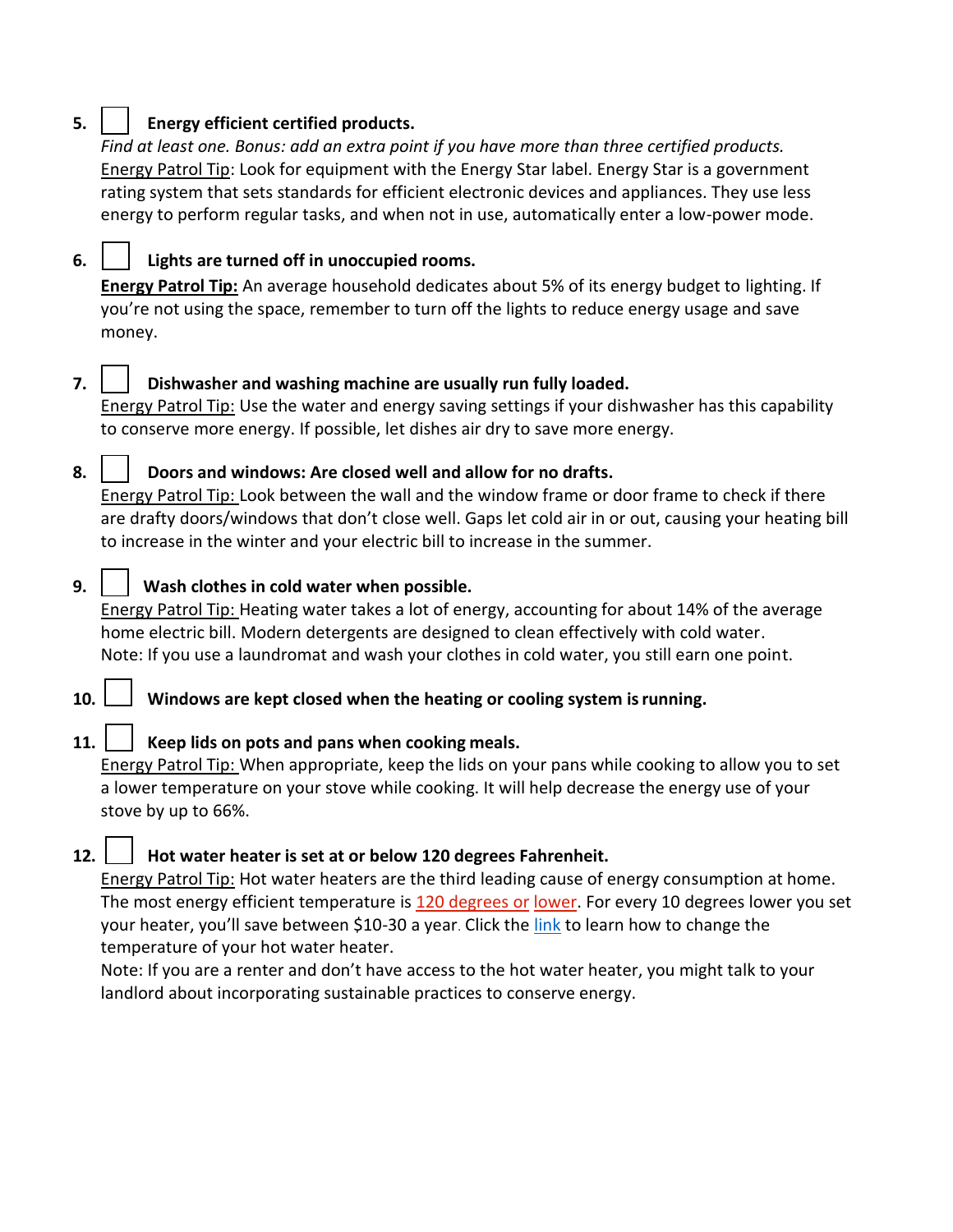#### **Part 2 – Bonus**

#### **1. LED light bulbs in the main rooms**

Energy Patrol Tip: Switching from traditional incandescent light bulbs to ENERGY STAR® certified bulbs is the easiest and most affordable way for you to reduce your electricity costs. LED bulbs use up to 90% less energy than old incandescent bulbs and last 15–25 times longer. Energy Trust works with select retailers and manufacturers that have discounts on qualified ENERGY STAR LEDs. Click on the [link](https://energytrust.org/incentive-groups/residential-lighting/) to find retailers that work with Energy Trust and offer discounts on ENERGY STAR certified LEDs.

# **2. Clean or replace air filters according to maintenance schedules**

Energy Patrol Tip: A dirty filter will slow down air flow, make the system work harder and waste energy. Checking, changing, or cleaning your filter every 3 months saves money and extends the life of your home's heating, ventilation, and air conditioning (HVAC) system.

### **3. Smart lighting (timers and motion detectors) is installed to turn off the lights.**

Energy Patrol Tip Energy-efficient timers, dimmers and energy-saving light switches can be programmed through a smart hub or through a home energy management system, and they ensure lights aren't wasting energy when there's no one using the space.

# **4. Set the thermostat to save energy**

During the cold season, set the thermostat to 68°F or lower while you are awake and set it even lower while you are asleep or away from home. During the warm season, set the thermostat to 78°F or higher while you are at home and set it even higher when you are away. Please consider indoor pets when setting the thermostat.

Energy Patrol Tip: If you own your home, investing in [a programmable thermostat](https://www.energystar.gov/products/heating_cooling/smart_thermostats) can make a difference; it costs \$100 or less and can cut energy consumption by 20 to 30 %—saving \$180 a year—by adjusting the temperature throughout the day and even from your smartphone. With a programmable thermostat you can automatically turn on the heating or air conditioning at times you schedule. Some organizations such as [PGE](https://portlandgeneral.com/save-money/save-money-home/smart-thermostat-program) have rebate programs for qualified applicants.

**5. Take a selfie in your workspace and show that your deskside electronics are plugged into a power strip.** Send it to [Sustainability@co.washington.or.us](mailto:Sustainability@co.washington.or.us)

**Your Final Score:**  0

# **Find Your Energy Level**

- o 1 to 5 points: Energy Saver in Training
- o 6 to 12 points: Advanced Energy Saver
- o >12 points: Master Energy Saver